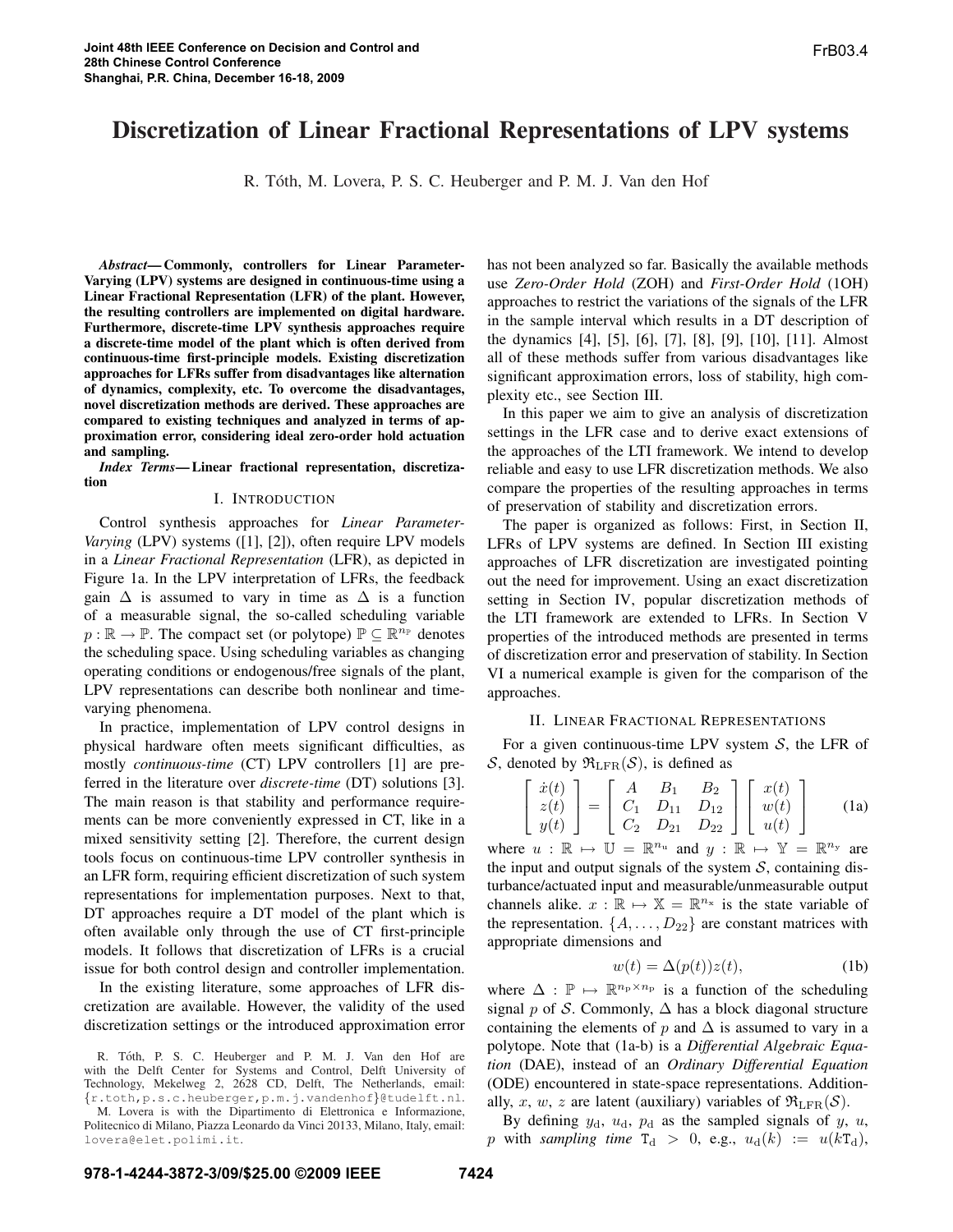

Fig. 1. (a) Linear fractional representation of LPV systems. (b) Full ZOH discretization of LFRs. (c) First/Zero-order hold discretization of LFRs.

the definition of a LFR can be established in DT as the representation of an underlying sampled continuous-time LPV system  $S$ :

$$
\begin{bmatrix} x_{\mathrm{d}}(k+1) \\ z_{\mathrm{d}}(k) \\ y_{\mathrm{d}}(k) \end{bmatrix} = \begin{bmatrix} \Phi & \Gamma_1 & \Gamma_2 \\ \Upsilon_1 & \Omega_{11} & \Omega_{12} \\ \Upsilon_2 & \Omega_{21} & \Omega_{22} \end{bmatrix} \begin{bmatrix} x_{\mathrm{d}}(k) \\ w_{\mathrm{d}}(k) \\ u_{\mathrm{d}}(k) \end{bmatrix} (2)
$$

where  $\{\Phi, \ldots, \Omega_{22}\}$  are constant matrices with appropriate dimensions and  $w_d(k) = \Delta_d(p_d(k))z_d(k)$  with  $\Delta_d : \mathbb{P} \mapsto$  $\mathbb{R}^{n_{\text{p}} \times n_{\text{p}}}$ . Note that it is not necessary that  $z_{\text{d}}$ ,  $w_{\text{d}}$ , or  $x_{\text{d}}$  are also sampled signals of their CT counterparts (they are just latent variables). In the sequel, this representation is denoted as  $\Re_{\text{LFR}}(\mathcal{S}, T_d)$ . Now we can define the problem we intend to focus in the rest of the paper:

*Problem 1 (Discretization problem):* For a sampling time  $T_d > 0$  and for a given LFR of a CT-LPV system S, find a DT-LFR that describes or approximates the sampled behavior of the output signal y of S for all possible trajectories of the input u and the scheduling variable p. input  $u$  and the scheduling variable  $p$ .

### III. EXISTING DISCRETIZATION APPROACHES

Before deriving a solution to Problem 1, the existing LFR discretization approaches are investigated by evaluating their performance in terms of the proposed problem setting and also pointing out the need for improvements.

# *A. Basic concepts of the discretization settings*

In the available literature, only the isolated setting (stand alone discretization of the system) is treated. Similar to the LTI case, in this setting it is necessary to restrict the free variables of the system, i.e.,  $u$  and  $p$ , to vary in a predefined manner during fixed time intervals, called the *sampling period*. This is required in order to describe the evolution of all non-free variables inside the sampling interval. The latter makes it possible to derive a DT description of the system where signals are only observed at the sampling time instants. The simplest case is when a *Zero-Order-Hold* (ZOH) is applied on  $u$  and  $p$ , restricting their variation to be piecewise-constant. However, this restriction can be relaxed to include a larger set of possible signal trajectories like piece-wise linear (called *first-order-hold*), or 2<sup>nd</sup>-order polynomial (called *second-order-hold*), etc.

In order to simplify the discretization problem we face in this setting, the following assumption is commonly used:

*Assumption 1 (Discretization setting):* The hold and the sampling devices are perfectly synchronized with  $T_d > 0$  as the *sampling time* or *discretization time-step*. Furthermore, these devices have infinite resolution (no quantization error) and their processing time is zero.  $\Box$ Note that due to the assumed ideal hold devices, at the beginning of each sample interval a switching effect occurs. Contrary to the LTI case, the switching effect on  $p$  introduces additional dynamics into the system which hardly occurs in reality. Thus to avoid the overcomplicated analysis of such effects the following assumption is made:

*Assumption 2 (Switching effects):* The switching behavior of the hold devices has no effect on the CT plant, i.e., the switching of the signals is assumed to take place smoothly.

# *B. Full zero-order hold approaches*

A commonly used approach, like in [4], [5], is to apply ZOHs and sampling on all signals of (1a-b) (see Figure 1b). This setting implies that (1a) is discretized as a stand-alone (open-loop) LTI system disregarding (1b). The advantage of this method lays in its simplicity, however it can seriously alter the dynamics, i.e., stability, of the DT approximation as it assumes that all terms in the state-equation that are coupled with  $\Delta$  are constant inside the sampling interval.

### *C. First/Zero-order hold approaches*

Other methods ([6], [7]), use a mixed discretization setting of first and zero-order holds, depicted in Figure 1c. By considering future samples of  $p$  and  $z$  in terms of the 1OH, the approximation of the variations of  $x$  that are coupled with  $\Delta$  improves. However, this also often turns out to be a disadvantage, as the resulting DT-LFR depends on future samples of  $p$  and  $w$ , which results in a non-causal representation. In case the ultimate goal of the discretization is analysis or simulation, this causality problem may be insignificant (see [6]).

### *D. Bilinear transformation technique*

As an alternative, the time operator can be extracted as an integrator (see Figure 2a) which is discretized via the *z*substitution of its Laplace transform  $1/s$  (see [8], [9]). For the substitution, the bilinear transformation

$$
\frac{1}{s} \approx \frac{T_d}{2} \frac{z+1}{z-1},\tag{3}
$$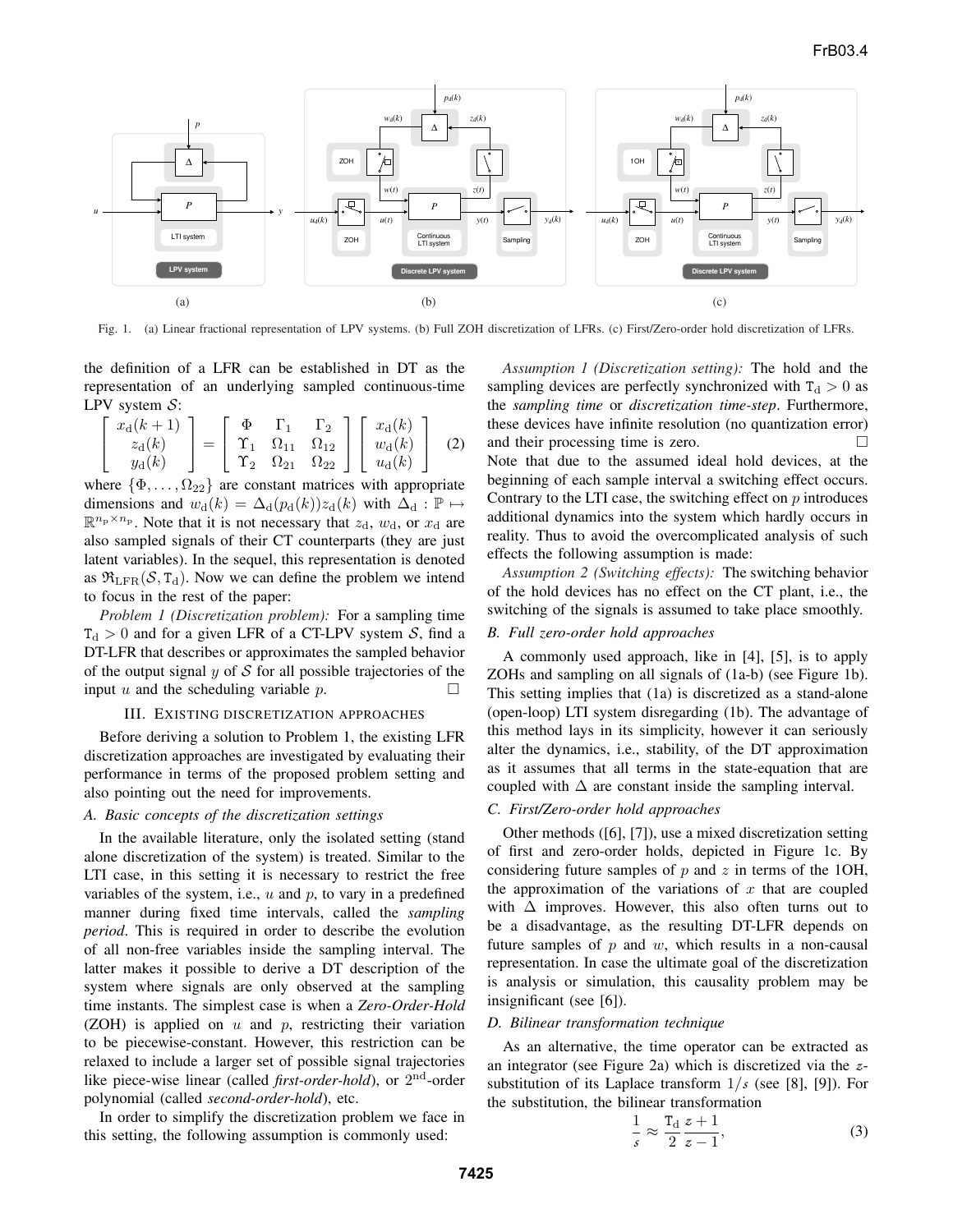

# IV. EXACT ZOH DISCRETIZATION OF LFRS

As we have seen, many existing approaches suffer from disadvantages, due to the effect of hold devices on the loop (1b). This makes the setting of Figure 2b attractive, which is also proved by the properties of the associated bilinear method. As this method is only approximative, the question rises whether we can do more in this setting to give a solution to Problem 1. This is investigated in the sequel, by using the exact ZOH setting presented in Figure 2b.

The following assumption is introduced:

*Assumption 4 (exact ZOH setting):* We are given a CT-LPV system  $S$ , with CT input signal  $u$ , scheduling signal  $p$ , and output signal  $y$ , where  $u$  and  $p$  are generated by an ideal ZOH device and  $y$  is sampled. Additionally, the ZOHs and the sampling satisfy Assumptions 1-2 with  $T_d > 0$ .  $\Box$ These assumptions imply for  $k \in \mathbb{Z}$  that

$$
u(t) := u_d(k), \quad \forall t \in [kT_d, (k+1)T_d),
$$
 (6a)

$$
p(t) := p_d(k), \quad \forall t \in [k\mathbf{T}_d, (k+1)\mathbf{T}_d), \quad \text{(6b)}
$$

$$
y_{\rm d}(k) \quad := \quad y(k \mathsf{T}_{\rm d}). \tag{6c}
$$

## *A. Complete approach*

First the complete signal evolution approach [12] of the LTI framework is extended to the LFR case. Let a CT-LFR be given in the ZOH setting of Figure 2b. Based on Assumption 4, (1a) can be written as

$$
\begin{bmatrix} \dot{x}(t) \\ z(t) \\ y(t) \end{bmatrix} = \begin{bmatrix} A & B_1 \Delta(p(k \mathbf{T_d})) & B_2 \\ C_1 & D_{11} \Delta(p(k \mathbf{T_d})) & D_{12} \\ C_2 & D_{21} \Delta(p(k \mathbf{T_d})) & D_{22} \end{bmatrix} \begin{bmatrix} x(t) \\ z(t) \\ u(k \mathbf{T_d}) \end{bmatrix}
$$
(7)

which corresponds to a DAE. Now in the  $k^{\text{th}}$  sampling interval, the state evolution  $x(t)$  reads as

$$
x(kTd) + \int_{kTd}^{t} Ax(\tau) + B_1 \Delta(p(kTd))z(\tau) + B_2 u(kTd)d\tau.
$$
 (8)

If Assumption 3 holds, then (7) is an index-0 DAE, meaning that its solution can be obtained by algebraically eliminating the latent variable z to obtain an ODE form. Then, for  $t =$  $(k+1)$ T<sub>d</sub>, (8) yields

$$
x((k+1)\mathbf{T_d}) = e^{\mathbf{T_d}\mathcal{A}(p(k\mathbf{T_d}))} x(k\mathbf{T_d}) +
$$
  

$$
\mathcal{A}^{-1}(p(k\mathbf{T_d})) [e^{\mathbf{T_d}\mathcal{A}(p(k\mathbf{T_d}))} - I] \mathcal{B}(p(k\mathbf{T_d})) u(k\mathbf{T_d}). \quad (9)
$$

This solution implies a DT realization of the original system, however as  $e^{T_d\mathcal{A}(p)}$  is not a rational function of  $\Delta(p)$ , it is not possible to find an exact DT-LFR which describes the statetransition from  $(x(kT_d), u(kT_d))$  to  $x((k+1)T_d)$  defined by (9). One option is to introduce

$$
\Delta_{\rm d}(k) = \begin{bmatrix} \Delta(p(k \mathrm{T}_{\rm d})) & 0 \\ 0 & e^{\mathrm{T}_{\rm d}\mathcal{A}(p(k \mathrm{T}_{\rm d}))} \end{bmatrix}, \qquad (10)
$$

and provide a DT-LFR realization of (9), which might be rather unattractive for controller synthesis due to issues of conservatism.



*P*

∆

ZOH

 $p_d(k)$ 

*p*(*t*)

Continuous LTI system

Matrix mann.<br>Ioola nien

*A C*1 *C*2 *B*1 *D*<sup>11</sup> *D*<sup>21</sup> *B*2 *D*<sup>12</sup>  $\overline{D}$ <sup>2</sup>

 $u(t)$   $y(t)$ 

**Continuous LPV system**

(a)

∆

*p*(*t*)

1 s *z*(*t*)

Sampling  $y(t)$   $y_d(k)$ 

*z*(*t*)

*w*(*t*)

*w*(*t*)

ZOH

 $\Box$ 

 $u_d(k)$ 

Fig. 2. (a) Extraction of the integrator for bilinear discretization. (b) Exact ZOH discretization of LFRs.

is used, resulting in a Tustin type of discretization approach. It can be shown that this intuitive method introduces ZOH only on  $u$  and  $p$ , depicted in Figure 2b, and it does not restrict variations of the state. Furthermore, this concept preserves stability of the original representation. On the other hand, the formulation of the approach is only based on the analogy with the LTI case and it does not give an understanding of the introduced approximations.

# *E. Discretization in state-space form*

Another discretization approach is to rewrite the LFR (1ab) into an LPV *State-Space* (SS) representation:

$$
\dot{x} = \mathcal{A}(p)x + \mathcal{B}(p)u,\tag{4a}
$$

$$
y = C(p)x + D(p)u.
$$
 (4b)

This reformulation is possible if the following is satisfied:

*Assumption 3:*  $I - D_{11}\Delta(p)$  is invertible for all  $p \in \mathbb{P}$ .  $\Box$ In (4a-b) the matrices are given as

$$
\mathcal{A}(p) = A + B_1 \Delta(p) (I - D_{11} \Delta(p))^{-1} C_1,
$$
 (5a)

$$
\mathcal{B}(p) = B_2 + B_1 \Delta(p) (I - D_{11} \Delta(p))^{-1} D_{12},
$$
 (5b)

$$
C(p) = C_2 + D_{21} \Delta(p) (I - D_{11} \Delta(p))^{-1} C_1,
$$
 (5c)

$$
\mathcal{D}(p) = D_{22} + D_{21} \Delta(p) (I - D_{11} \Delta(p))^{-1} D_{12}.
$$
 (5d)

As a next step, the discretization formulas of LPV-SS representations derived in [10], [11] are applied on (4a-b). Then, the resulting discrete-time LPV-SS representation is transformed to a discrete-time LFR. This approach provides a wide range of fully analyzed methods with criteria to choose the sampling time. However, conversion between the LFR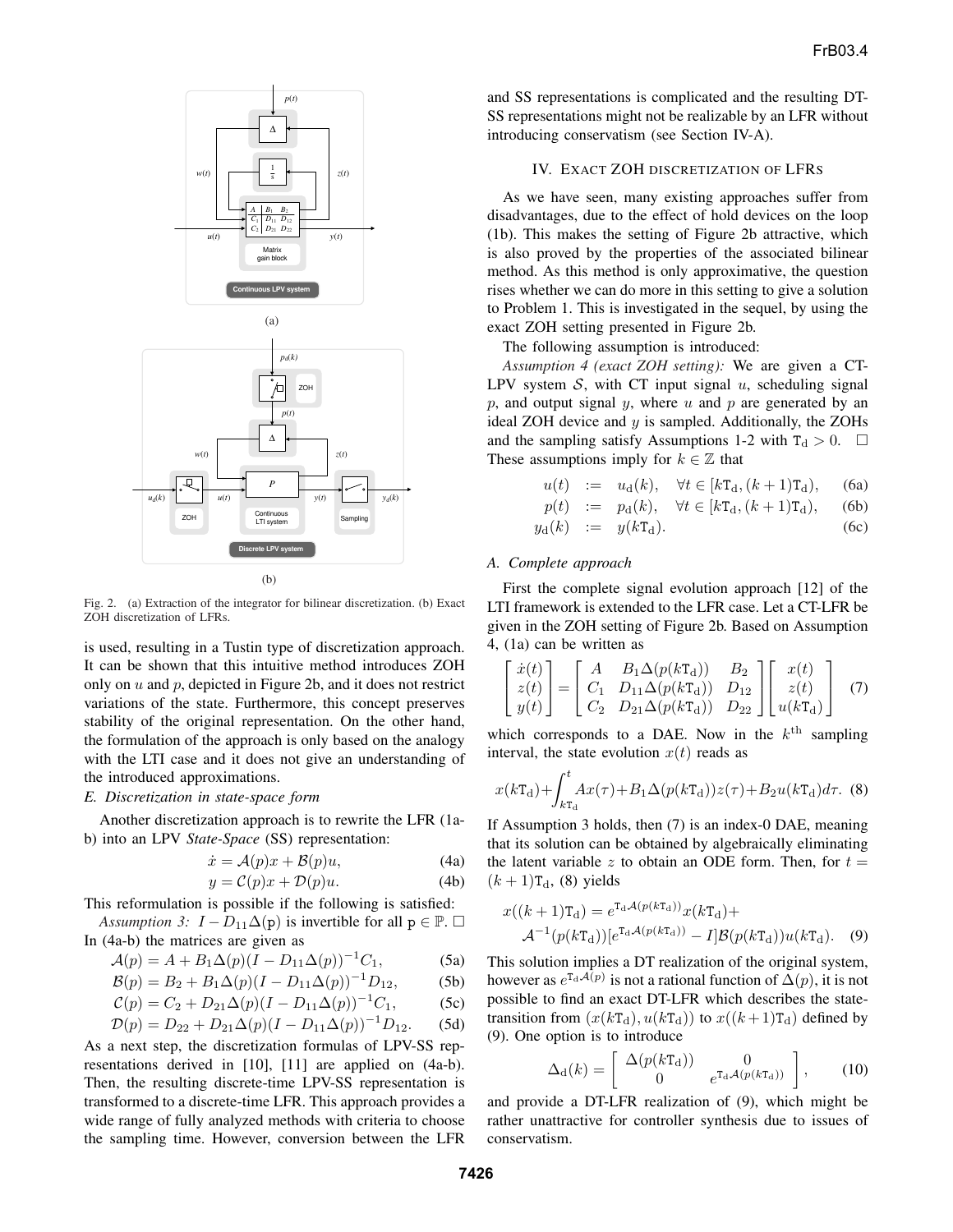Now consider the case when Assumption 3 is not satisfied<sup>1</sup>. Then, (7) is an index-1 DAE, meaning that its solution (if it exists) can only be obtained by differentiating (7) once. In general, such solution also has no exact DT-LFR realization.

These conclusions underline that opposite to the LTI and the LPV-SS cases, no exact DT projection of the dynamics is available in the LFR case under Assumption 4.

### *B. Approximative approaches*

As we have seen, complete discretization of LFRs is rather difficult, thus it is important to develop approximative methods. By looking at the state-equation of (1a) as a pure ODE, numerical approximations of the resulting CT solution can be applied. Then, by using the algebraic constraints in (1a-b), a DT-LFR can be obtained that approximates the original behavior under Assumption 4. In the literature of numerical methods, such an approach is reported to work well for DAE's with index 0 and 1. Using this methodology, the following approximative methods can be derived:

*1) Rectangular (Euler's forward) method:* Denote the righthand-side of the state-equation in (1a) as

Then,

$$
x(t) = x(kT_{d}) + \int_{kT_{d}}^{t} f(x, w, u)(\tau) d\tau,
$$
 (12)

 $f(x, w, u)(t) = Ax(t) + B_1w(t) + B_2u(t).$  (11)

defines the state-evolution of (1a) in  $[kT_d,(k+1)T_d)$ . Lefthand rectangular evaluation of (12) gives that

$$
x((k+1)\mathbf{T_d}) = x(k\mathbf{T_d}) + \mathbf{T_d}f(x, w, u)(k\mathbf{T_d}).
$$
 (13)

Based on this rectangular approach, the DT approximation of  $\Re_{\text{LFR}}(\mathcal{S})$  reads as

$$
\Re_{\text{LFR}}(\mathcal{S}, T_{\text{d}}) \approx \begin{bmatrix} I + T_{\text{d}}A & T_{\text{d}}B_1 & T_{\text{d}}B_2 \\ C_1 & D_{11} & D_{12} \\ C_2 & D_{21} & D_{22} \end{bmatrix} \tag{14}
$$

with  $\Delta_d(p_d(k)) = \Delta(p(kT_d))$ . Note that using a firstorder Taylor approximation of  $e^{T_d \mathcal{A}(p(kT_d))}$  in (9) (which is called the Euler method) results in the same DT-LFR realization as (14). It is also important to highlight that the rectangular approach gives the same solution as the full ZOH setting of Figure 1b with Euler discretization of the LTI part, suggesting very poor performance for this method.

*2) Polynomial (Hanselmann) method:* It is possible to develop other methods that achieve a better approximation of the complete solution (9) but with increasing complexity. One way leads through the use of higher-order Taylor expansions of the matrix exponential:

$$
e^{\mathbf{T_d}\mathcal{A}(p(k\mathbf{T_d}))} \approx I + \sum_{l=1}^n \frac{\mathbf{T_d^l}}{l!} \mathcal{A}(p(k\mathbf{T_d})).\tag{15}
$$

For  $n = 2$ , this gives the following DT-LFR :

$$
\begin{bmatrix}\n\sum_{l=0}^{2} \frac{\mathbf{T}_{\text{d}}^{l}}{l!} A^{l} \sum_{l=1}^{2} \frac{\mathbf{T}_{\text{d}}^{l}}{l!} A^{l-1} B_{1} & \frac{\mathbf{T}_{\text{d}}^{2}}{2} B_{1} & \sum_{l=1}^{n} \frac{\mathbf{T}_{\text{d}}^{l}}{l!} A^{l-1} B_{2} \\
C_{1} & D_{11} & 0 & D_{12} \\
C_{1}A & C_{1}B_{1} & D_{11} & C_{1}B_{2} \\
C_{2} & D_{21} & 0 & D_{22}\n\end{bmatrix}
$$

<sup>1</sup>Note that invertibility of  $I - D_{11}\Delta(p)$  is only a sufficient but not a necessary condition for the well-posedness of LFRs (see [13]).

with  $\Delta_d(p_d(k)) = \begin{bmatrix} \Delta(p(kT_d)) & 0 \\ 0 & \Delta(p(kT_d)) \end{bmatrix}$ . It is also possible to derive a general formula for  $n > 2$ , but it is not reported here, due to space limitations. Additionally, the above defined method is not equivalent to applying polynomial discretization of the LTI part in the spirit of Figure 1b.

*3) Pade'´ s expansion method:* A different way of approximating the exponential term in (9), is to use a rational approximation in the form of a Padé $(i, j)$  expansion:

$$
e^{\mathrm{T}_{\mathrm{d}}\mathcal{A}(p)} \approx \left[T_{ij}(\mathrm{T}_{\mathrm{d}}\mathcal{A}(p))\right]^{-1} N_{ij}(\mathrm{T}_{\mathrm{d}}\mathcal{A}(p)),\tag{16}
$$

where

$$
T_{ij}(\mathbf{T_d}\mathcal{A}(p)) = \sum_{l=0}^{j} \frac{(i+j-l)!j!}{(i+j)!l!(j-l)!} \left(-\mathbf{T_d}\mathcal{A}(p)\right)^l, \quad (17a)
$$

$$
N_{ij}(\mathbf{T}_{\mathbf{d}}\mathcal{A}(p)) = \sum_{l=0}^{i} \frac{(i+j-l)!i!}{(i+j)!!(i-l)!} (\mathbf{T}_{\mathbf{d}}\mathcal{A}(p))^{l}.
$$
 (17b)

In general (16) has a much faster convergence rate than (15). Approximation of matrix exponentials by Padé expansions is also viewed as an attractive approach in the numerical literature [14], [15]. Substituting (16) into (9) gives

$$
T_{ij}(\mathbf{T_d}\mathcal{A}(p(k\mathbf{T_d})))x((k+1)\mathbf{T_d}) = N_{ij}(\mathcal{A}(\mathbf{T_d}p(k\mathbf{T_d})))x(k\mathbf{T_d}) +
$$
  
\n
$$
\mathbf{T_d}\hat{N}_{ij}(\mathbf{T_d}\mathcal{A}(p(k\mathbf{T_d})))\mathcal{B}(p(k\mathbf{T_d}))u(k\mathbf{T_d}), \quad (18)
$$

where for  $i = j$ 

$$
\hat{N}_{ii}(\mathbf{T}_{\mathbf{d}}\mathcal{A}(p)) = \mathcal{A}(p)^{-1} \left( N_{ii}(\mathbf{T}_{\mathbf{d}}\mathcal{A}(p)) - T_{ii}(\mathbf{T}_{\mathbf{d}}\mathcal{A}(p)) \right). (19)
$$

As  $T_{ij}$ ,  $N_{ij}$ , and  $\hat{N}_{ij}$  are rational functions of  $\Delta(p)$ , there exists a DT-LFR realization of (18). In the case  $i = j = 1$ , the DT-LFR reads

$$
\begin{bmatrix}\n\Psi(I + \frac{\tau_d}{2}A) & \frac{\tau_d}{2}\Psi B_1 & \frac{\tau_d}{2}\Psi B_1 & \frac{\tau_d}{2}\Psi B_1 & \tau_d\Psi B_2 \\
\Psi(I + \frac{\tau_d}{2}A) & \frac{\tau_d}{2}\Psi B_1 & \frac{\tau_d}{2}\Psi B_1 & \frac{\tau_d}{2}\Psi B_1 & \tau_d\Psi B_2 \\
C_1 & 0 & D_{11} & 0 & D_{12} \\
0 & 0 & 0 & D_{11} & D_{12} \\
C_2 & 0 & D_{21} & 0 & D_{22}\n\end{bmatrix}
$$

with  $\Psi = (I - \frac{T_d}{2}A)^{-1}$  and

$$
\Delta_{\mathrm{d}}(p_{\mathrm{d}}(k)) = \begin{bmatrix} \Delta(p(k\mathrm{T}_{\mathrm{d}})) & 0 & 0 \\ 0 & \Delta(p(k\mathrm{T}_{\mathrm{d}})) & 0 \\ 0 & 0 & \Delta(p(k\mathrm{T}_{\mathrm{d}})) \end{bmatrix}.
$$

Again, it is important to note that the above defined method is not equivalent to applying Padé discretization on the LTI part in the spirit of Figure 1b.

*4) Trapezoidal (Tustin) method:* Another approach is to use different numerical formulas to approximate (12). By using a trapezoidal evaluation, we obtain:

$$
x((k+1)\mathbf{T_d}) \approx x(k\mathbf{T_d}) + \frac{\mathbf{T_d}}{2} f|_{k\mathbf{T_d}} + \frac{\mathbf{T_d}}{2} f|_{(k+1)\mathbf{T_d}},\tag{20}
$$

where  $f|_t = f(x, w, u)(t)$ . Now by applying a change of variables:

$$
\breve{x}_{d}(k) = \frac{1}{\sqrt{T_{d}}} \left( I - \frac{T_{d}}{2} A \right) x(kT_{d}) - \frac{\sqrt{T_{d}}}{2} B_{1} w(kT_{d}) - \frac{\sqrt{T_{d}}}{2} B_{2} u(kT_{d}), \quad (21)
$$

and assuming that  $I - \frac{T_d}{2}A$  is invertible, substitution of (21) into (20) gives the DT-LFR:

$$
\begin{bmatrix}\n(I + \frac{T_d}{2}A) \Psi & \sqrt{T_d} \Psi B_1 & \sqrt{T_d} \Psi B_2 \\
\sqrt{T_d} C_1 \Psi & \frac{T_d}{2} C_1 \Psi B_1 + D_{11} & \frac{T_d}{2} C_1 \Psi B_2 + D_{12} \\
\sqrt{T_d} C_2 \Psi & \frac{T_d}{2} C_2 \Psi B_1 + D_{21} & \frac{T_d}{2} C_2 \Psi B_2 + D_{22}\n\end{bmatrix}
$$
\nwith  $\Delta_d(p_d(k)) = \Delta(p(kT_d))$  and  $\Psi = (I - \frac{T_d}{2}A)^{-1}$ . It can be shown that the transzoidal approach gives the same

can be shown that the trapezoidal approach gives the same solution as the bilinear method introduced in Section III-D.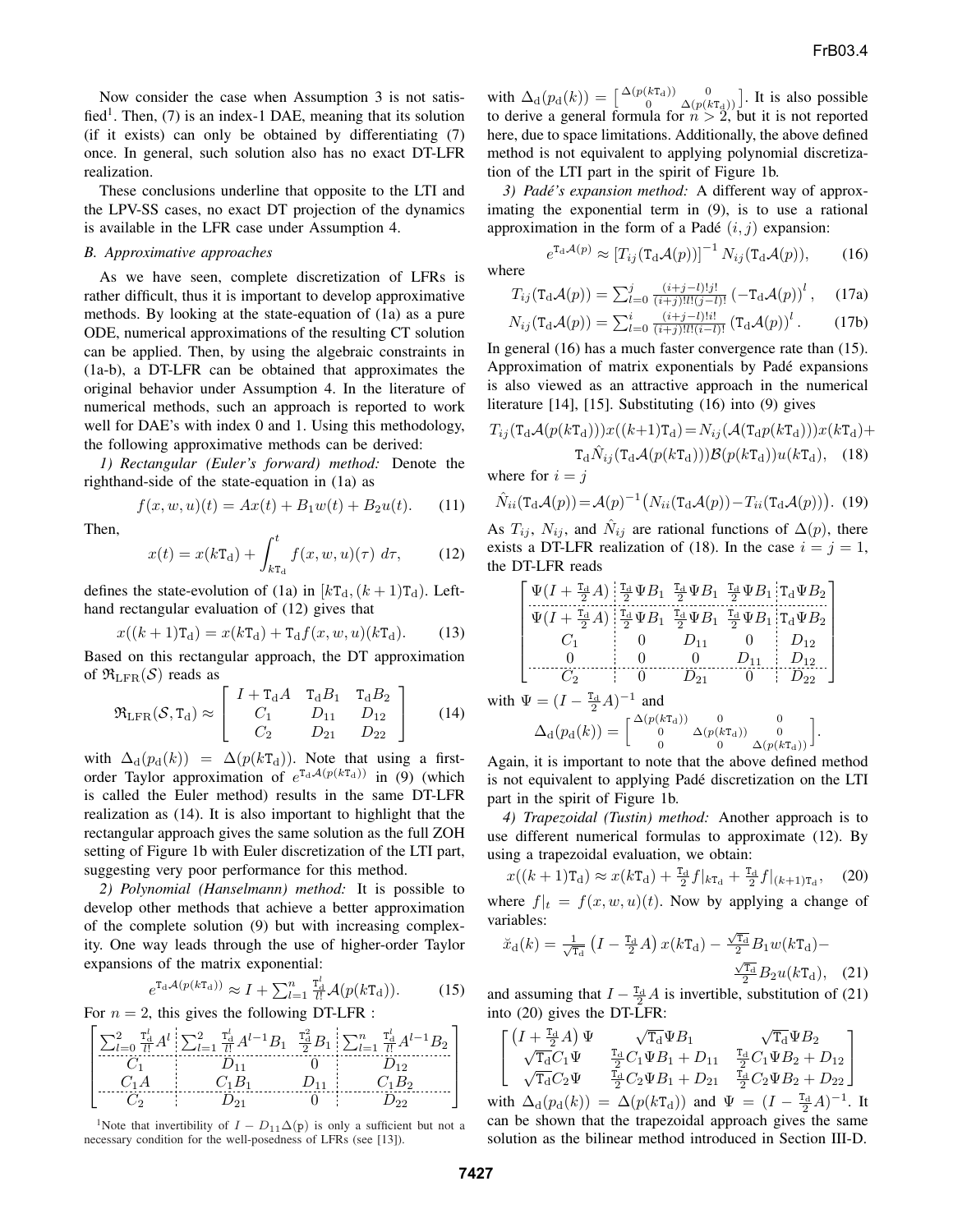*5) Multi-step methods:* (12) can also be approximated via multi-step formulas like the Runge-Kutta, Adams-Moulton, or the Adams-Bashforth approaches [16]. However, in the considered ZOH discretization setting, the sampling rate is fixed and sampled data is only available at past and present sampling instants. Therefore it is complicated to apply the Runge-Kutta or the Adams-Moulton approaches. The family of Adams-Bashforth methods does fulfill these requirements (see [16]). The 3-step version of this numerical approach uses the following approximation of  $x((k+1)T<sub>d</sub>)$ :

$$
x(kT_{\rm d}) + \frac{T_{\rm d}}{12} [5f|_{(k-2)T_{\rm d}} - 16f|_{(k-1)T_{\rm d}} + 23f|_{kT_{\rm d}}]. \quad (22)
$$

Then introducing a new state-variable

$$
\breve{x}_{\mathbf{d}}(k) = \begin{bmatrix} x^{\top}(k\mathbf{T}_{\mathbf{d}}) & f\vert_{(k-1)\mathbf{T}_{\mathbf{d}}}^{\top} & f\vert_{(k-2)\mathbf{T}_{\mathbf{d}}}^{\top} \end{bmatrix}^{\top} \tag{23}
$$

leads to the DT-LFR:

|                                            | $I + \frac{23T_d}{12}A - \frac{16T_d}{12}I - \frac{5T_d}{12}I - \frac{23T_d}{12}B_1 - \frac{23T_d}{12}B_2$ |  |  |                     |          |  |  |
|--------------------------------------------|------------------------------------------------------------------------------------------------------------|--|--|---------------------|----------|--|--|
|                                            |                                                                                                            |  |  |                     | B۰       |  |  |
|                                            |                                                                                                            |  |  |                     |          |  |  |
|                                            |                                                                                                            |  |  | $\mathcal{D}_{1,1}$ | $D_{12}$ |  |  |
|                                            |                                                                                                            |  |  | $D_{21}$            | $D_{22}$ |  |  |
| with $\Delta_d(p_d(k)) = \Delta(p(kT_d)).$ |                                                                                                            |  |  |                     |          |  |  |

### V. PROPERTIES OF THE APPROACHES

### *A. Discretization error*

Using a similar line of reasoning as in [10], [11], the discretization error of the introduced approaches can be investigated through their numerical properties. These results together with other properties are summarized in Table I. Based on Table I, all the approximative methods are numerically consistent and convergent, which means that by decreasing  $T_d$  the approximation error of the sampled CT behavior also converges to zero. Furthermore, the order of numerical consistency also indicates the convergence rate of this error. This implies that methods with high convergence rate, like the polynomial and Padé approaches, provide more accurate approximations than the other methods with decreasing  $T_d$ . Using the results of the numerical convergence analysis it also becomes possible for each method to derive bounds on  $T_d$  which guarantee a certain discretization error.

# *B. Preservation of frozen stability*

Preservation of stability through the discrete time projection can be also analyzed. Consider the CT-LFR (1a-b). For a constant trajectory of p, i.e.  $p(t) = p$  for all  $t \in \mathbb{R}$ ,  $\mathcal{A}(p)$  is a constant matrix ((1a-b) reduces to a LTI system). We call (1a-b) uniformly frozen stable if (1a-b) is stable (it admits only solutions that are bounded on the right half plane) for all constant trajectories of  $p$ . In terms of Assumption 2, this means that  $A(p)$  is Hurwitz for all  $p \in \mathbb{P}$ . An analogous definition of frozen stability can be given for DT-LFR's. By analyzing the numerical stability of the DT projection, it can be concluded that the preservation of uniform frozen stability of the CT-LFR is always guaranteed with the trapezoidal and the Padé approaches. With respect to other methods, analytic bounds  $\tilde{T}_d$  of the sampling time can be given for which preservation of frozen stability is guaranteed.

#### *C. Complexity of*  $\Delta_d$

As in LPV control synthesis mostly low complexity (dimension, type of dependence, structure, etc.) of  $\Delta$  is preferred (see [1]), therefore both for modeling and controller discretization purposes - beside the preservation of stability - the preservation of the original  $\Delta$  without repetition is highly valued. This favors approximative methods that give acceptable performance, but with less repetition of  $\Delta$  in the new  $\Delta_d$  block. For the rectangular, trapezoidal and the Adams-Bashforth methods,  $\Delta_d = \Delta$ , making these approaches attractive from this point of view. However, in the Adams-Bashforth case, discretization also results in the order increase of the DT system which requires extra memory storage or more complicated controller design depending on the intended use.

### *D. Overall assessment*

If the quality of the DT model has priority, then the trapezoidal, polynomial, and the Pade´ methods are suggested due to their fast convergence and large stability radius. The Pade´  $(n, n)$ -method is especially attractive as it merges the good properties of the trapezoidal and polynomial approaches like preservation of stability and fast convergence rate for high n. However the price to be paid is an increased number of repetitions of the  $\Delta$  block. The above stated properties also clearly point out that there exists no 'best' discretization method as in specific scenarios one approach can be more attractive than the others. It remains on the users to choose a method based on Table I, that offers the most attractive properties with respect to the problem at hand.

# VI. SIMULATION EXAMPLES

In the following a simple example is presented to visualize/compare the properties of the analyzed discretization methods. Consider the following LFR of a continuous-time SISO LPV system  $S$ :

$$
\mathfrak{R}_{\text{LFR}}(\mathcal{S}) = \begin{bmatrix} 66 & -136 & 1 & 0 & 1 \\ 116 & -86 & 0 & 1 & 1 \\ -58 & 123 & 0 & 0 & 1 \\ -10 & 75 & 0 & 0 & 1 \\ 1 & 1 & -0.1 & -0.1 & 0.1 \end{bmatrix}
$$

with  $\Delta(p) = \begin{bmatrix} p & 0 \\ 0 & p \end{bmatrix}$  and  $\mathbb{P} = [-1, 1]$ . For each constant scheduling trajectory,  $\Re_{\text{LFR}}(\mathcal{S})$  is equivalent to a stable LTI system, so S is uniformly frozen stable on  $\mathbb{P}$ .

Consider  $\Re_{\text{LFR}}(\mathcal{S})$  in the exact ZOH setting of Figure 2b with sampling rate  $T_d = 0.02$ . By applying the discretization methods of Section IV, approximative DT-LFRs of  $S$  have been calculated. For comparison, the full ZOH approach has also been applied on  $\Re_{\text{LFR}}(\mathcal{S})$ . To demonstrate the performance of the resulting DT descriptions, the output of the original system and its DT approximations have been simulated on the  $[0, 1]$  time interval for zero initial conditions and for 100 different realizations of white  $u_d$  and  $p_d$  with uniform distribution  $\mathcal{U}(-1, 1)$ . For fair comparison, the achieved MSE<sup>2</sup> of the resulting output signals  $\hat{y}_d$  has

<sup>2</sup>*Mean Square Error*, the expected value of the squared estimation error:  $\mathcal{E}\{\frac{1}{N}\sum_{k=0}^{N-1} (y(kT_d) - y_d(k))^2\}$ , where  $\mathcal{E}$  is the expectation operator.